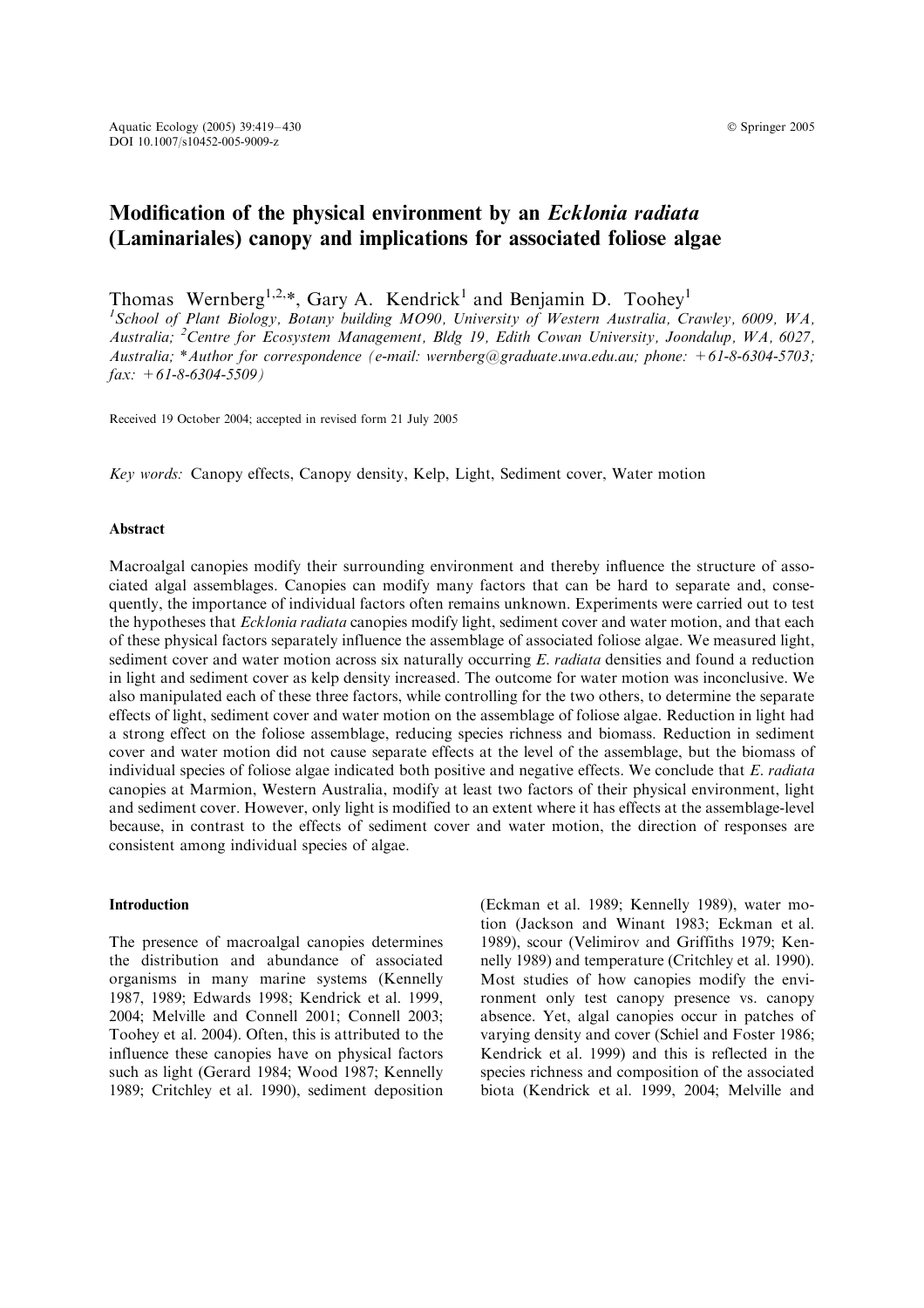Connell 2001). Density-dependent habitat modification by algal canopies constitutes a causal link between the canopy and the understorey community, but such effects remain largely unexplored and are addressed in this study.

Although subtidal algal canopies affect several different environmental factors relatively few studies (e.g. Kennelly 1989; Connell 2003; Toohey et al. 2004) have attempted to separate these canopy effects into their different components and, in many cases, the specific mechanisms underlying the influence of canopies on the structure of associated communities remain unknown or unclear (Jones et al. 1994; Bertness et al. 1999). Identifying the effects of individual factors is difficult in canopy-dominated habitats because many of the environmental factors that are modified covary (Dayton 1985) and, therefore, careful experimentation is needed to control for and separate these effects. Nonetheless, understanding how communities and their components are affected by different environmental conditions is essential for our ability to predict responses to changes in the physical environment and macroalgal canopy cover (Keddy 1992), for example caused by human activities (Vogt and Schramm 1991; Benedetti-Cecchi et al. 2001).

In this study we focus on light, sediment cover and water motion because these three factors are affected by macroalgal canopies and have been identified as important to the organization of marine communities (light: Kennelly 1989; Irving and Connell 2002; Toohey et al. 2004; sediments: Kendrick 1991; Airoldi and Cinelli 1997; Eriksson et al. 2002; water motion: Phillips et al. 1997; Leliaert et al. 2000). Moreover, these three physical factors are particularly hard to separate as moving water resuspends (Komar and Miller 1973) and redistributes (Daly and Mathieson 1977) sediments. Suspended sediment particles attenuate light and reduce bottom irradiance (Dean 1985), and they also abrade and smother benthic organisms (Daly and Mathieson 1977; D'Antonio 1986; Fabricius and Wolanski 2000). This inter-dependence can confound experimental tests of canopy effects such as when Kennelly (1989) observed sediment accumulation under roof structures deployed to mimic light levels below Ecklonia radiata canopies.

We tested the hypotheses that  $(1)$  E. radiata canopies modify light, sediment cover and water

motion according to their density, and (2) that each of these physical factors influence the foliose algae associated with the canopy habitat. We addressed these hypotheses by conducting a mensurative experiment to compare light, sediment cover and water motion among different naturally occurring kelp densities, and a series of manipulative experiments to test the effect of each of these three factors, while controlling for the two others, on the foliose algae associated with kelp beds.

## Materials and methods

#### Study site

The study was done at Marmion which is located north of Perth, Western Australia. Marmion has several parallel limestone reefs (Searle and Semeniuk 1985) that host a diverse algal assemblage dominated by a prostrate canopy of the small kelp E. radiata (C. Ag.) J. Agardh (Kendrick et al. 1999; Wernberg et al. 2003). These reefs are separated by areas of coarse quartz and calcium carbonate sand which is resuspended and deposited on the reef surfaces intermittently. The hydrodynamic regime in the region is dominated by wind and swell generated waves (Searle and Semeniuk 1985). Experiments were done close to Horseshoe Reef (31°50.230' S 115°42.850' E) on a moderately exposed (cf. wave energy at intermediate reef line in Phillips et al. 1997), low relief  $(< 2 m)$  reef flat where the general canopy cover of  $E$ . *radiata* was estimated to be 70 –90*%* of the substratum. To further characterize the study site, depth and density of grown E. *radiata* sporophytes (stage 3 sensu Kirkman 1981) was determined within 28 randomly positioned  $0.25 \text{ m}^2$  quadrats (cf. the plots described later) and found to be 7.1  $m \pm 0.2$  SE and 10.8 sporophytes  $m^{-2} \pm 1.4$  SE, respectively.

There were three components to our study. First, we tested the effect of naturally occurring kelp densities on sub-canopy levels of light, sediment cover and water motion. Second, we tested the effect of each of these physical factors on foliose algae and, third, we tested the efficiency of our experimental manipulations. Because the outcome of the test for efficiency of our manipulations is fundamental to understanding the combinations of treatments used to test effects of the physical factors on foliose algae, we present the results in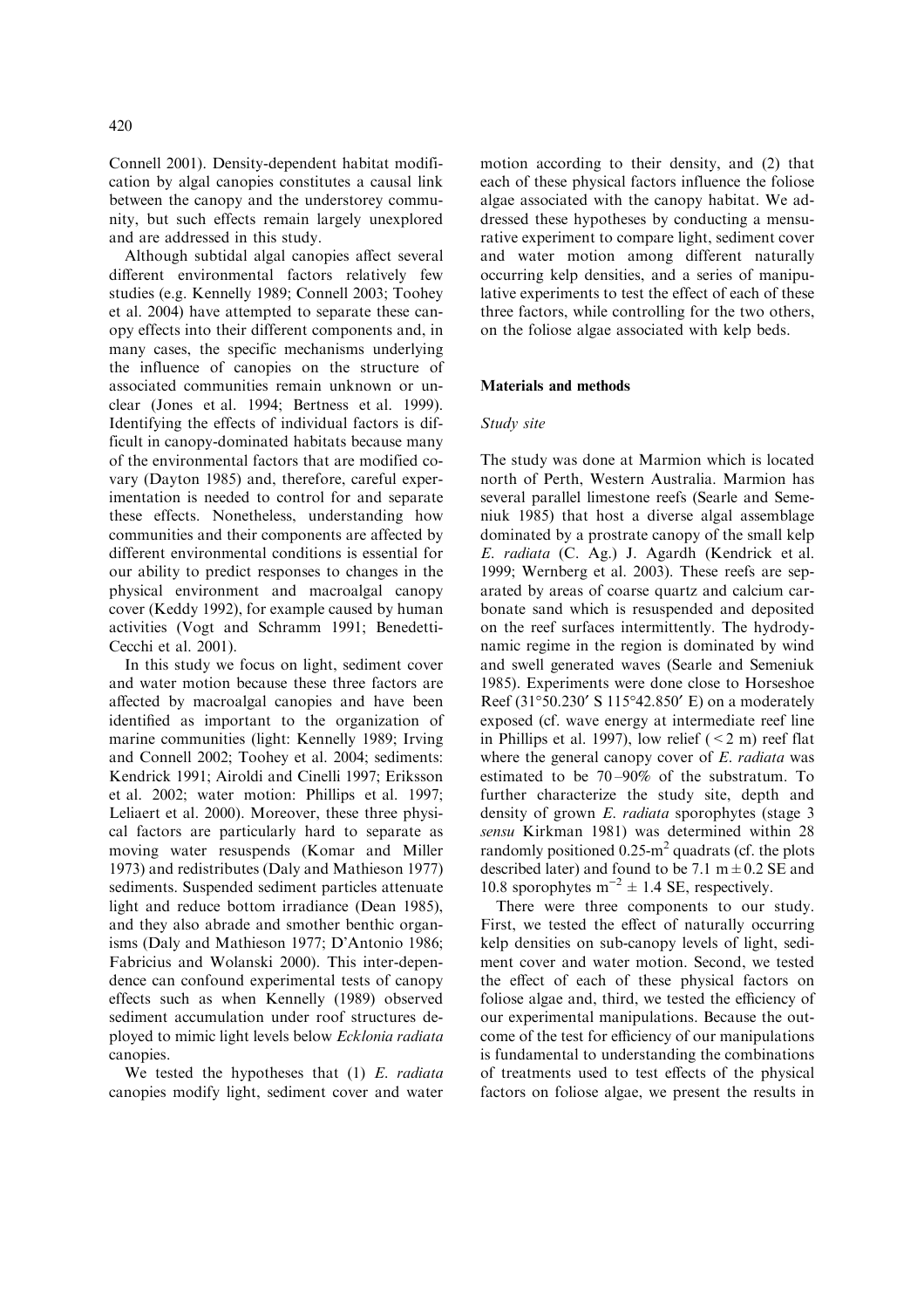the methods section while describing the structure and function of individual treatments (cf. Treatments and a priori planned contrasts).

## Effect of kelp density on the physical environment

Light, sediment cover and water motion were measured within  $0.25 \text{m}^2$  quadrats across six naturally occurring kelp densities of 0, 1, 2, 3, 4 and  $>$  5 grown sporophytes 0.25 m<sup>-2</sup>. Four replicates of each kelp density was sampled independently for each factor (i.e. a total of 72 quadrats were sampled).

Light, measured as down-welling bottom irradiance ( $\mu$ E m<sup>-2</sup> s<sup>-1</sup>) over a 100 s integration time, was quantified with a quantum photometer (Li-Cor Inc., model L1-188B) in the centre of the 0.25 m<sup>2</sup> quadrat. Light measurements were done just after noon on a calm day with clear skies in December 2001. Replicates from all kelp densities were sampled in random order to avoid any bias caused by the position of the sun.

Sediment cover (g DW  $0.0625 \text{ m}^{-2}$ ) was measured within a 25 cm  $\times$  25 cm (0.0625 m<sup>2</sup>) quadrat in the centre of the  $0.25 \text{--} m^2$  quadrat. Unconsolidated sediments were collected (suction time  $=$  30 s) in 200- $\mu$ m mesh bags with a venturi suction sampler. The samples were rinsed in fresh water, biota removed and sediments filtered onto coffee filters (maximum pore size 100  $\mu$ m) which were then dried at 75 °C until constant weight, and weighed.

Water motion (g DW lost day<sup>-1</sup>) was measured with clod cards made of casting plaster (CaSO<sub>4</sub>) with latex paint added to decrease the dissolution rate. Two clod cards (18.0 g DW  $\pm$  0.2 SE) were attached to a brick covered with a 1 cm  $\times$  1 cm wire mesh cage to protect against abrasion from algal fronds. Each brick was placed in the centre of the  $0.25 \text{ m}^2$  quadrat and left for four and a half days. The clod cards were then collected, dried at 75 °C until constant weight and re-weighed. Dissolution rates (g DW lost day<sup>-1</sup>) of individual clod cards were averaged for each brick.

# Effects of physical environment on foliose macroalgae

Three experiments were carried out that manipulated either light, sediment cover or water motion while maintaining each of the other two factors constant. The experiments were designed as a priori planned contrasts among appropriate treatment combinations (see 'Treatments and a priori planned contrasts' below and Figure 1). We chose this approach to reduce overall numbers of treatments and replicates to a manageable amount, and to avoid treatments that we were not confident about constructing in situ.

Twenty-eight  $1.5 \text{ m} \times 1.5 \text{ m}$  plots were established and randomly assigned to one of seven treatments, with four replicates per treatment. Plots were separated by at least 2 m. There were no differences in depth (one-way ANOVA;  $F_{(6,21)}=0.64$ ;  $p=0.70$ ) or pre-manipulation densities of E. radiata (one-way ANOVA;  $F_{(6,21)}=0.67$ ;  $p=0.68$ ) among treatments. Prior to implementing treatments all grown sporophytes were removed from the experimental plots (except the 'kelp treatment') by cutting the stipes immediately above the holdfast.

The experiments commenced late November 2000 (early austral summer) and ran for five



Figure 1. Schematic of the experimental treatments and their combinations used to obtain separate tests of the effect of light, sediment cover and water motion on foliose algae associated with Ecklonia radiata canopies. 'K' (kelp treatment): kelp canopy left untouched. In all other treatments the kelp canopy was first removed by cutting the stipes immediately above the holdfast. 'C' (clear treatment): kelp canopy removed. 'Cp' (clear PVC treatment) and 'Dp' (dark PVC treatment): plot covered by a sheet of clear or black PVC. 'M' (mesh treatment): plot covered by a sheet of 5 cm  $\times$  5 cm plastic mesh. 'F' (fence treatment): a 20 cm high hessian fence suspended ca. 10 cm above the plot across both diagonals. 'R' (rope treatment): a 20 mm rope suspended ca. 10 cm above the plot across both diagonals. To ensure that the physical environment tested was equivalent to that either under dense canopy cover or in open areas, both 'K' and 'C' treatments were included in the test of efficiency of treatments. Bold lines indicate treatments combined to test effects on foliose algae.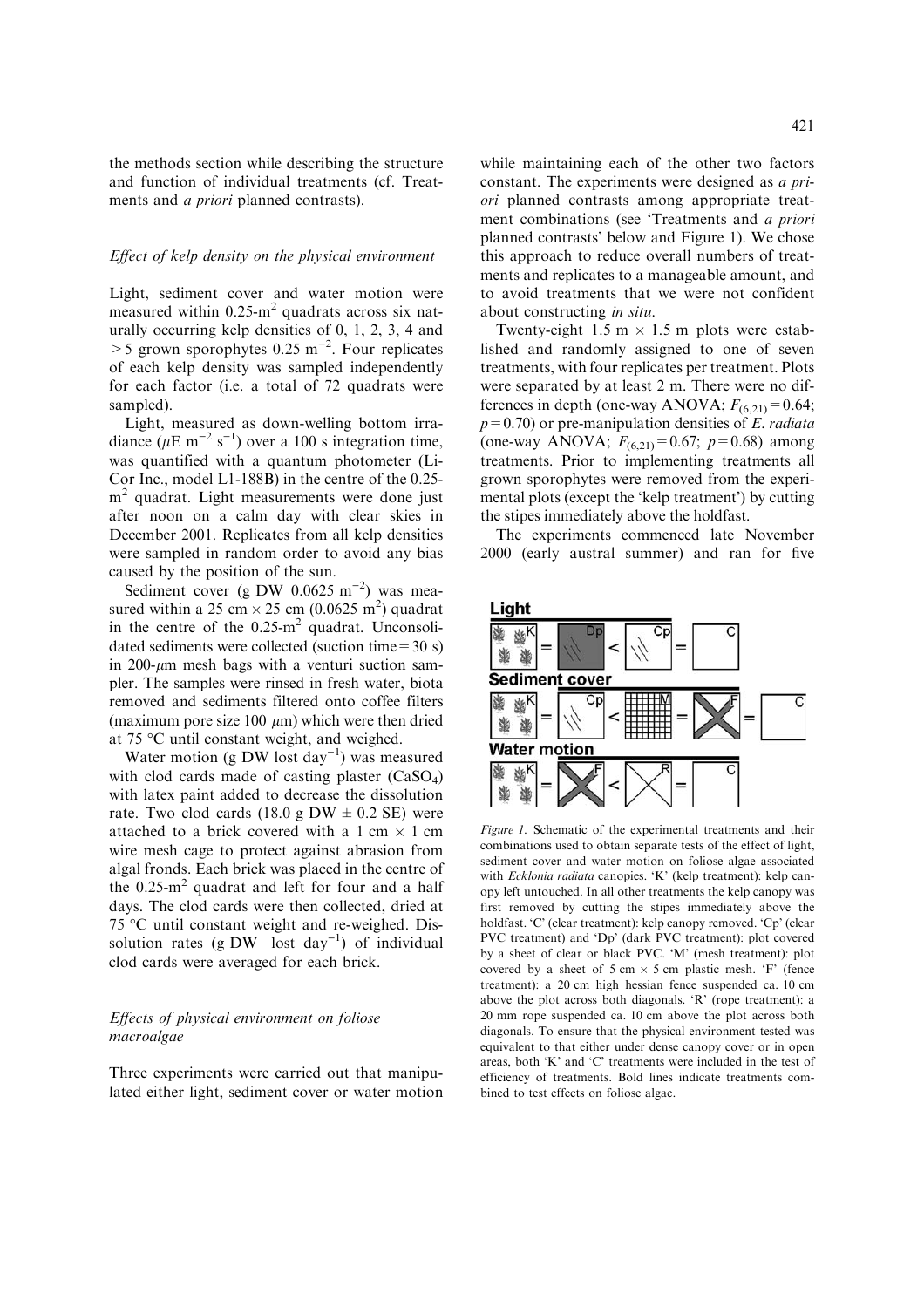months after which the effects on foliose algae were assessed. During this period treatments were maintained at least fortnightly. Upon closing the experiments all foliose macroalgae within the centre  $0.25 \text{--} m^2$  of each plot were harvested by hand-picking aided by a paint scraper. Samples were stored frozen  $(-18 \degree C)$  until processed. All macroalgae were identified to lowest possible taxonomic unit and then dried at 60 $\degree$ C until constant weight before weighing.

#### Efficiency of experimental manipulations

Pilot studies had indicated the efficiency of each treatment type, but to minimize disturbance to the algae in the experimental plots, formal tests of how well our treatments manipulated the physical environment were only conducted after the end of the experiments testing effects on foliose algae. All treatments were reset in three replicates. Light, sediment cover and water motion were measured in the centre of each plot using the previously described methods. To ensure that the levels of treatment manipulations mimicked the two extreme situations in the kelp bed, dense canopy and open patches, both canopy and open plots were included in the planned contrasts when testing the environmental conditions (Figure 1).

#### Treatments and a priori planned contrasts

The effect of light on foliose algae was tested by comparing plots of intact kelp canopy with cleared plots covered with sheets of dark or clear PVC (Figure 1). The kelp canopy and the dark PVC had similar low light levels  $(K = Dp; F_{(1,8)} =$ 

0.001,  $p=0.99$ ), whereas the clear PVC allowed full light penetration (Cp = C;  $F_{(1,8)}=0.05$ ,  $p=0.83$ ) to provide significantly more light (K +  $Dp < Cp + C; F_{(1,8)} = 213, p < 0.001;$  Table 1). All treatments in this combination had roof structures and thus similar effects  $(K = Dp = Cp)$  on sediment cover  $(F_{(2,6)}=4.8, p=0.06)$  and presumably water motion (could not be tested due to clod cards in the kelp canopy treatment being damaged by a storm). The presence of kelp fronds in one of the low-light treatments was assumed to be unimportant as scour from E. *radiata* fronds do not affect foliose algae in the understorey (Kennelly 1989; Toohey et al. 2004).

The effect of sediment cover was tested by comparing the clear PVC treatments with cleared plots which were either covered by sheets of  $5 \text{ cm} \times 5 \text{ cm}$  plastic mesh or had 20 cm high hessian fences suspended 10 cm above the bottom across both diagonals (Figure 1). As in open plots, sediments could settle unrestricted in both mesh and fence treatments (C = M = F;  $F_{(1,10)} = 2.85$ ,  $p=0.12$ ), whereas the PVC, like the kelp canopy  $(K = Cp; F_{(1,10)} = 0.06, p = 0.81)$ , acted as a barrier resulting in lower sediment cover under the clear PVC than under the mesh and in the fence treatments (K + Cp < M + F + C;  $F_{(1,10)} = 21.6$ ,  $p=0.001$ ; Table 1). All treatments in this combination had light levels similar to gaps in the canopy (Cp = M = F;  $F_{(2,6)} = 0.35$ ,  $p = 0.72$ ) and either roof or vertical structure to dissipate water motion as under a kelp canopy  $(Cp = M = F;$  $F<sub>(2,6)</sub> = 0.02$ ,  $p = 0.82$ ). Fence treatments acted as control for the effect of roof structures on light  $(M = F; F<sub>(1,10)</sub> = 0.28, p = 0.61).$ 

The effect of water motion was tested by comparing the fence plots with similar plots which had ropes suspended across both diagonals, and the open plot treatment (Figure 1). Water moved

Table 1. Mean levels (standard error,  $n=3$ ) of physical factors in each treatment.

| Physical factors                                  | Kelp             | Dark PVC       | Clear PVC      | Mesh        | Fence       | Rope        | Clear        |
|---------------------------------------------------|------------------|----------------|----------------|-------------|-------------|-------------|--------------|
|                                                   |                  |                |                |             |             |             |              |
| Light ( $\mu$ E m <sup>-2</sup> s <sup>-1</sup> ) | 1.3(0.5)         | 0.7(0.2)       | 616(64)        | 547 (40)    | 690 (150)   | 640 (10)    | 629 (56)     |
| Sediment cover<br>(g DW $0.0625 \text{ m}^{-2}$ ) | 23.6(2.1)        | 29.4(3.2)      | 37.1(3.7)      | 152.3(43.6) | 180.9(50.4) | 217.3(60.3) | 245.8 (53.7) |
| Water motion<br>$(g DW$ lost day <sup>-1</sup> )  | nd. <sup>a</sup> | $1.31b$ (0.30) | $1.31b$ (0.30) | 1.42(0.41)  | 1.61(0.27)  | 2.96(0.14)  | 2.43(0.16)   |

<sup>a</sup>No data because of damaged treatments.

<sup>b</sup>Only tested for 'PVC covered treatments' because of damaged treatments; assumed to be identical between dark and clear PVC.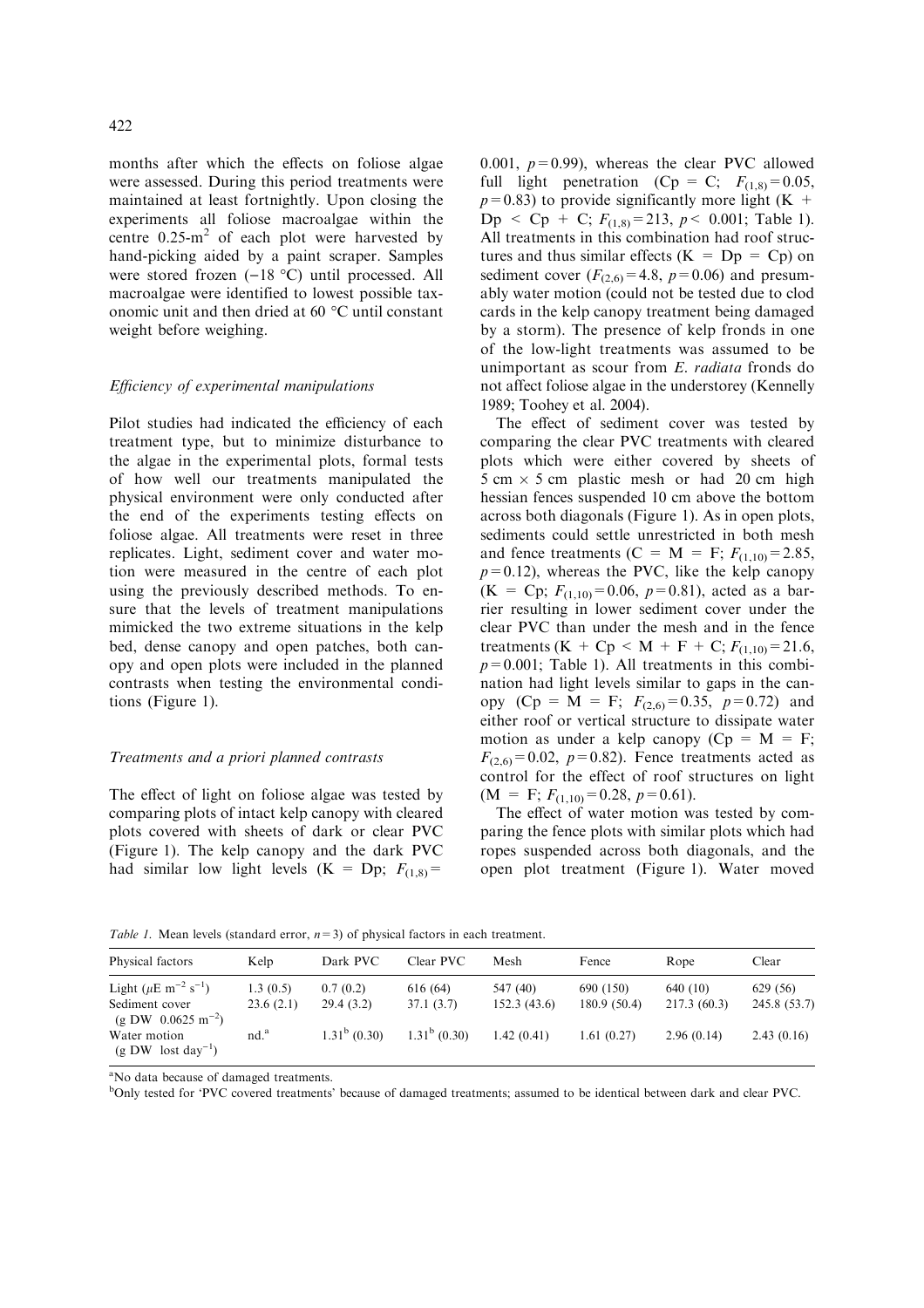unrestricted through open and rope treatments (C = R;  $F_{(1,6)} = 3.7$ ,  $p = 0.10$ ), whereas water motion was lower in the fence treatments ( $F < R = C$ ,  $F_{(1,6)} = 20.7$ ,  $p = 0.004$ ; Table 1) because the fences dissipated flow. All these treatments were without roof structures to interfere with light  $(F = R = C;$ LOG<sub>10</sub>-transformed data,  $F_{(2,6)} = 0.4$ ,  $p = 0.96$ ) and settling sediments  $(F_{(2,6)}=0.35, p=0.72)$ . The rope moved in the surge as the fence and acted as a control for possible scouring effects.

## Statistical analyses

The effect of kelp density on the physical environment was tested with one-way ANOVA followed by SNK tests for each dependent variable. For sediment cover and water motion, only three replicates were sampled for some kelp densities  $(1 \text{ and } > 5, \text{ and } 3 \text{ sporophytes } 0.25 \text{ m}^{-2}, \text{ respec-}$ tively) and the average of the three replicates was added as a fourth pseudo-sample to balance the design. Degrees of freedom for the MS<sub>residual</sub> were adjusted accordingly.

The treatment effects and efficiencies (Figure 1, Table 2) were tested with one-way ANOVA followed by planned contrasts when  $H_0$  was rejected ( $p < 0.05$ ). Multivariate analyses of species composition were performed in PRIMER. A

Bray –Curtis similarity matrix was calculated from square root-transformed data on species biomass. The global  $H_0$  of no differences in assemblage structure among the a priori defined treatment groups was tested with one-way analysis of similarities followed by pair-wise comparisons, and then graphed in a non-metric MDS plot.

All data were checked for homogeneity of variances using Cochran's C-test and transformed when  $p < 0.05$ .

## **Results**

# Effects of kelp canopy on the physical environment

Kelp canopies had a significant effect on light  $(F_{(5,18)}=62; p < 0.001)$  and sediment cover (LOG<sub>10</sub>-transformed data;  $F_{(5,16)}=6.0; p=0.003$ ) but not on water motion  $(F_{(5,17)}=1.48; p=0.25)$ . SNK-tests ( $p < 0.05$ ) were consistent with a progressive reduction in light and sediment cover with increasing kelp density (Figure 2).

Light levels were slightly less than 800  $\mu$ E m<sup>-2</sup> s<sup>-1</sup> in open patches (0 kelps  $0.25 \text{ m}^{-2}$ ) and declined to just over 10  $\mu$ E m<sup>-2</sup> s<sup>-1</sup> in dense kelp patches  $($ >5 kelps 0.25 m<sup>-2</sup>). There was a significant

Table 2. Results from one-way ANOVA and planned contrasts testing the effect of treatments on the macroalgal assemblage.

| Physical factors                  | DF             | Species richness        |             |                    | <b>Biomass</b>          |              |              |
|-----------------------------------|----------------|-------------------------|-------------|--------------------|-------------------------|--------------|--------------|
|                                   |                | MS                      | $\mathbf F$ | $\mathbf{P}$       | <b>MS</b>               | $\mathbf{F}$ | P            |
| Light $(K = Dp < Cp)$             |                |                         |             |                    |                         |              |              |
| Cochran's $C$                     |                | $C = 0.68; p < 0.01$    |             | $C=0.75; p < 0.01$ |                         |              |              |
| Among treatments                  | 2              | 318.3                   | 45.8        | ${}_{0.001}$       | 1724                    | 33.8         | ${}_{0.001}$ |
| K vs. Dp                          |                | 6.1                     | 0.9         | 0.38               | 53.4                    | 1.1          | 0.35         |
| $K + Dp$ vs. $Cp$                 |                | 630.4                   | 90.8        | ${}_{0.001}$       | 3395                    | 66.6         | ${}_{0.001}$ |
| Residual                          | 9              | 0.9                     |             |                    | 51.0                    |              |              |
| Total                             | 11             |                         |             |                    |                         |              |              |
| Sediment cover $(Cp < M = F)$     |                |                         |             |                    |                         |              |              |
| Cochran's C-test                  |                | $C = 0.49$ ; $p < 0.01$ |             |                    | $C = 0.37$ ; $p < 0.01$ |              |              |
| Among treatments                  | $\overline{2}$ | 3.0                     | 0.2         | 0.81               | 307.6                   | 2.8          | 0.11         |
| Residual                          | 9              | 13.8                    |             |                    | 108.7                   |              |              |
| Total                             | 11             |                         |             |                    |                         |              |              |
| <i>Water motion</i> $(F < R = C)$ |                |                         |             |                    |                         |              |              |
| Cochran's C-test                  |                | $C = 0.58; p < 0.01$    |             |                    | $C=0.77; p<0.01$        |              |              |
| Among treatments                  | 2              | 101.1                   | 2.3         | 0.16               | 54.1                    | 0.3          | 0.75         |
| Residual                          | 9              | 44.7                    |             |                    | 183.4                   |              |              |
| Total                             | 11             |                         |             |                    |                         |              |              |

Treatment abbreviations are as in Figure 1.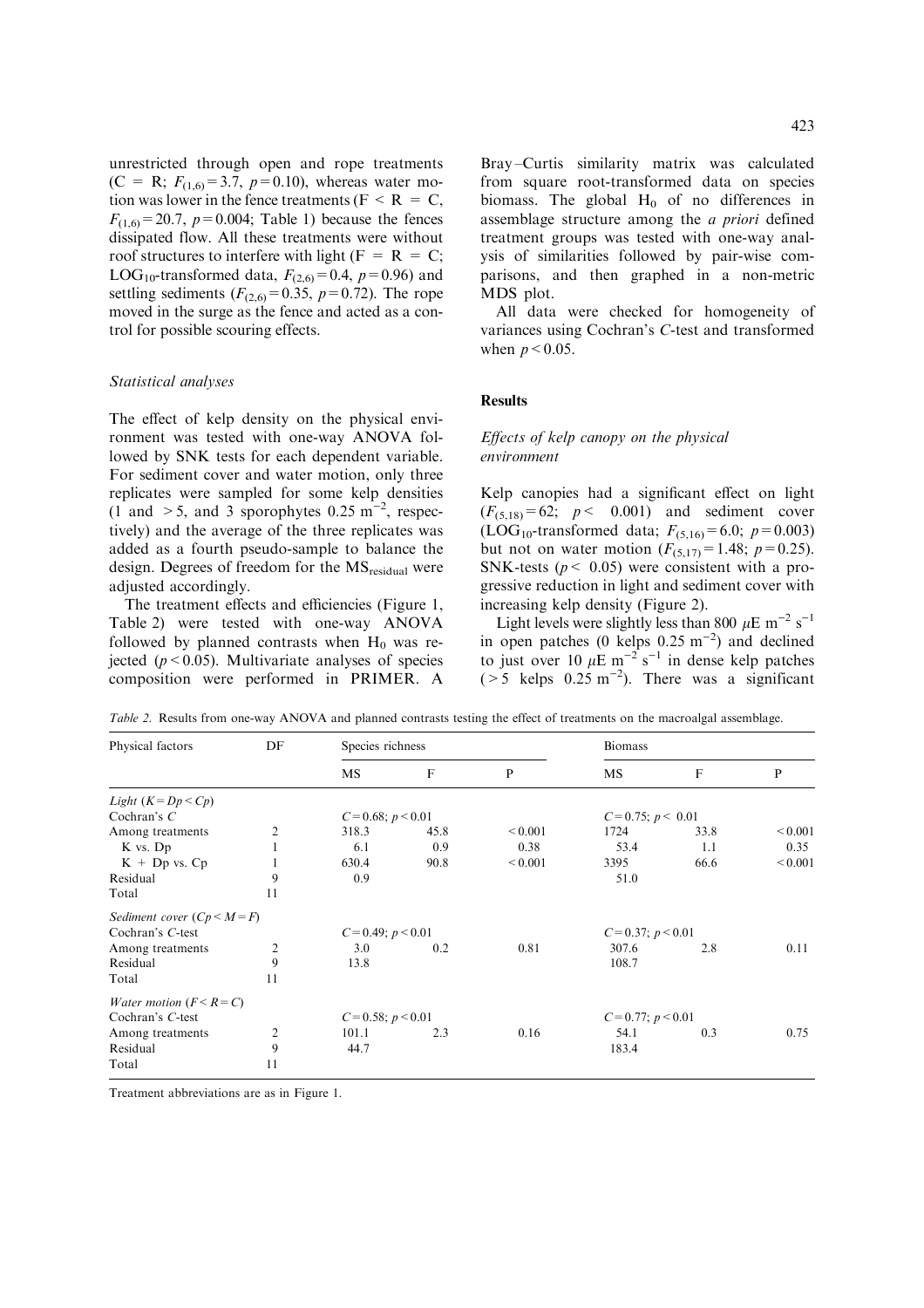

Figure 2. Light, sediment cover, and water motion under different naturally occurring kelp canopy densities. Lines indicate groups that are not significantly different (SNK tests,  $p \le 0.05$ ).

decrease in light levels from 0 to 2 kelps  $0.25 \text{ m}^{-2}$ after which increasing canopy density had no additional effect on sub-canopy light availability. The sediment cover of open patches was slightly less than 160 g DW  $0.0625 \text{ m}^{-2}$  and declined gradually to just over 5 g DW  $0.0625 \text{ m}^{-2}$  in dense kelp patches. Only the densest patches were significantly different from open and low density patches, although a clear decreasing trend was evident across all canopy density categories. The clod cards deployed to measure water motion had plaster dissolution rates of just over 1.2 g DW lost day<sup>-1</sup> regardless of kelp density. However, obvious scars from frond abrasion indicated that the cages under the canopy did not protect the plaster blocks adequately, and the cages deployed in open patches quickly became fouled by drifting filamentous algae which, by the end of the

deployment, completely covered the cages restricting water flow over the clod cards.

# Effects of the physical environment on foliose algae

For light to have an effect it was hypothesized that kelp canopy = dark PVC  $\neq$  clear PVC. This hypothesis was supported for all of the measured assemblage characteristics (Tables 2 and 3). Kelp canopy and dark PVC treatments had less than 10 macroalgal species  $0.25 \text{ m}^{-2}$  which was significantly less than the over 20 species  $0.25 \text{ m}^{-2}$  in the clear PVC treatment (Figure 3). The effect of light on assemblage biomass was even more profound as the low light treatments had less than 15 g DW  $0.25 \text{ m}^{-2}$  and the high light treatment almost 45 g DW  $0.25 \text{ m}^{-2}$ .

For sediment cover and water motion to have an effect it was hypothesized that clear PVC  $\neq$  me $sh = open plot and fence \neq rope = open plot,$ respectively. None of these hypotheses could be supported as neither species richness or biomass of the assemblage were affected by the manipulations of sediment cover and water motion (Tables 2 and 3). Species richness for all these treatments were around 20 species  $0.25 \text{ m}^{-2}$  and they all had a biomass of approximately 45 g DW 0.25  $\text{m}^{-2}$  (Figure 3).

In the tests of species composition, the low light treatments (kelp and dark PVC) formed a group distinctly separated from the rest of the treatments (Table 3, Figure 4). Algal assemblages in treatments manipulating sediment cover and water motion did not separate into distinct groups.

Individual species were affected differently by the various treatments (Figure 5). Only four species, Pterocladia lucida, Rhodymenia sonderi, juvenile E. radiata and Heterodoxia denticulata were found in all treatments. All species, except P. lucida which had higher biomass, had lower or no biomass under low light compared to high light conditions. Seven species indicated effects of sediment cover: R. sonderi, E. radiata juveniles, H. denticulata, Ulva rigida, Chauviniella coriifolia, Dictyomenia sonderi and Sargassum subg. Arthrophycus. The direction of their responses were however not the same. E. *radiata* juveniles, H. denticulata, U. rigida, C. coriifolia and Sargassum subg. Arthrophycus had higher biomass, whereas R. sonderi and D. sonderi had lower biomass under low sediment cover. Four species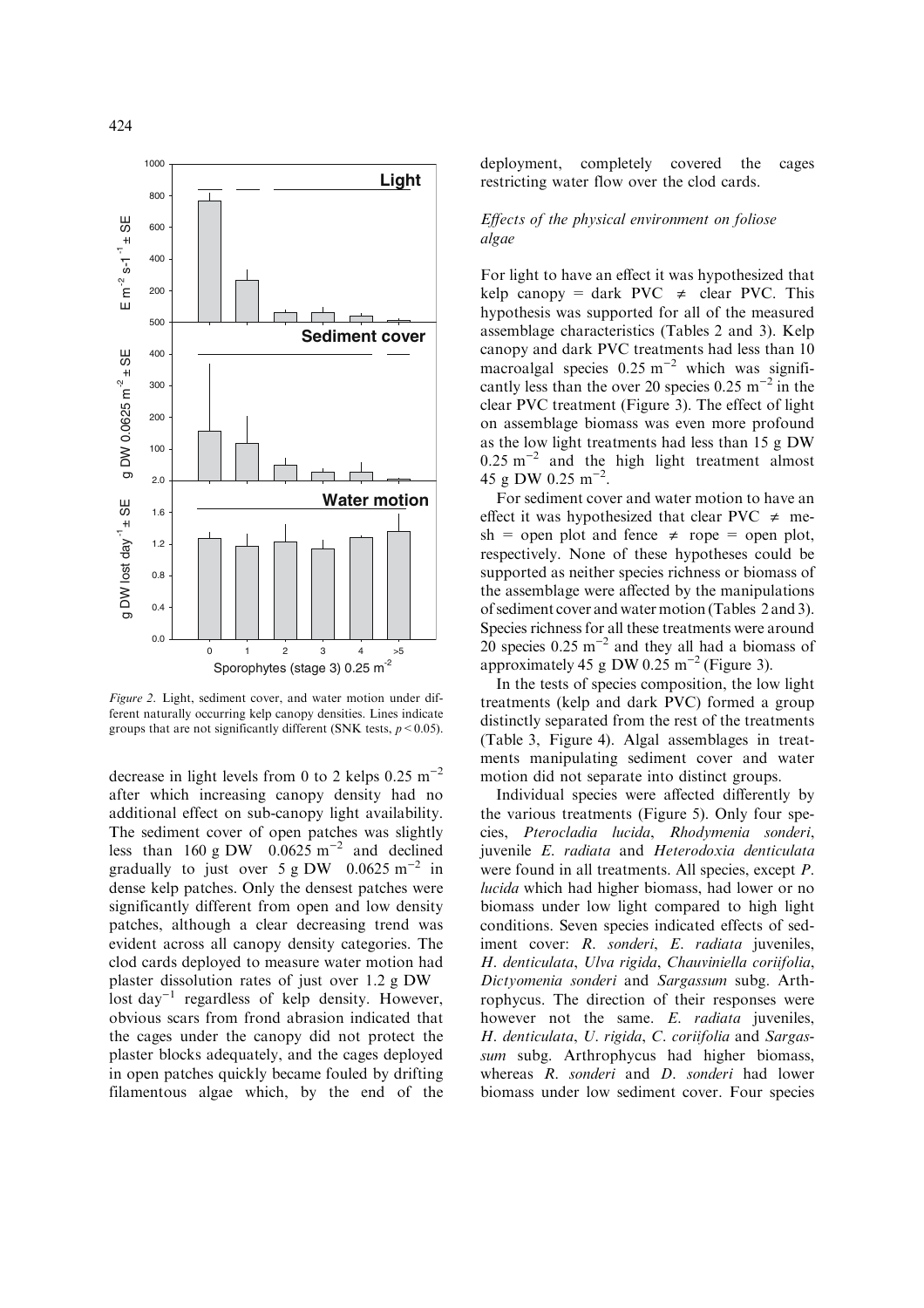

Figure 3. Species richness and biomass in the treatments for each set of a priori contrasts testing the effect of light, sediment cover and water motion on algal assemblages. Dark and light bars indicate canopy and gap conditions, respectively.

indicated effects of water motion: P. lucida, Jeannerettia pedicillata, R. sonderi and Sargassum subg. Arthrophycus. P. lucida and R. sonderi had higher biomass, whereas J. pedicillata and Sargassum subg. Arthrophycus had lower biomass under reduced levels of water motion (Figure 5).

Table 3. Results of pair-wise comparisons among treatments following ANOSIM, testing the effect of treatments on algal assemblage structure.

|                                   | R        | $\boldsymbol{p}$ | Interpretation   |
|-----------------------------------|----------|------------------|------------------|
| Light                             |          |                  |                  |
| K vs. Dp                          | 0.031    | 0.429            |                  |
| K vs. Cp                          | 1.000    | 0.003            |                  |
| D <sub>p</sub> vs. C <sub>p</sub> | 0.969    | 0.003            | $K = Dp \neq Cp$ |
| Sediment cover                    |          |                  |                  |
| F vs. M                           | 0.146    | 0.343            |                  |
| F vs. Cp                          | 0.375    | 0.371            |                  |
| M vs. Cp                          | 0.198    | 0.171            | $F = M = Cp$     |
| Water motion                      |          |                  |                  |
| C vs. R                           | $-0.240$ | 0.886            |                  |
| C vs. F                           | $-0.052$ | 0.600            |                  |
| R vs. F                           | $-0.094$ | 0.743            | $C = R = F$      |



Figure 4. nMDS plot of similarity in assemblage structure among treatments calculated from square root-transformed biomass data of each species per 0.25 m<sup>2</sup>. Treatment abbreviations are as in Figure 1.

Treatment abbreviations are as in Figure 1.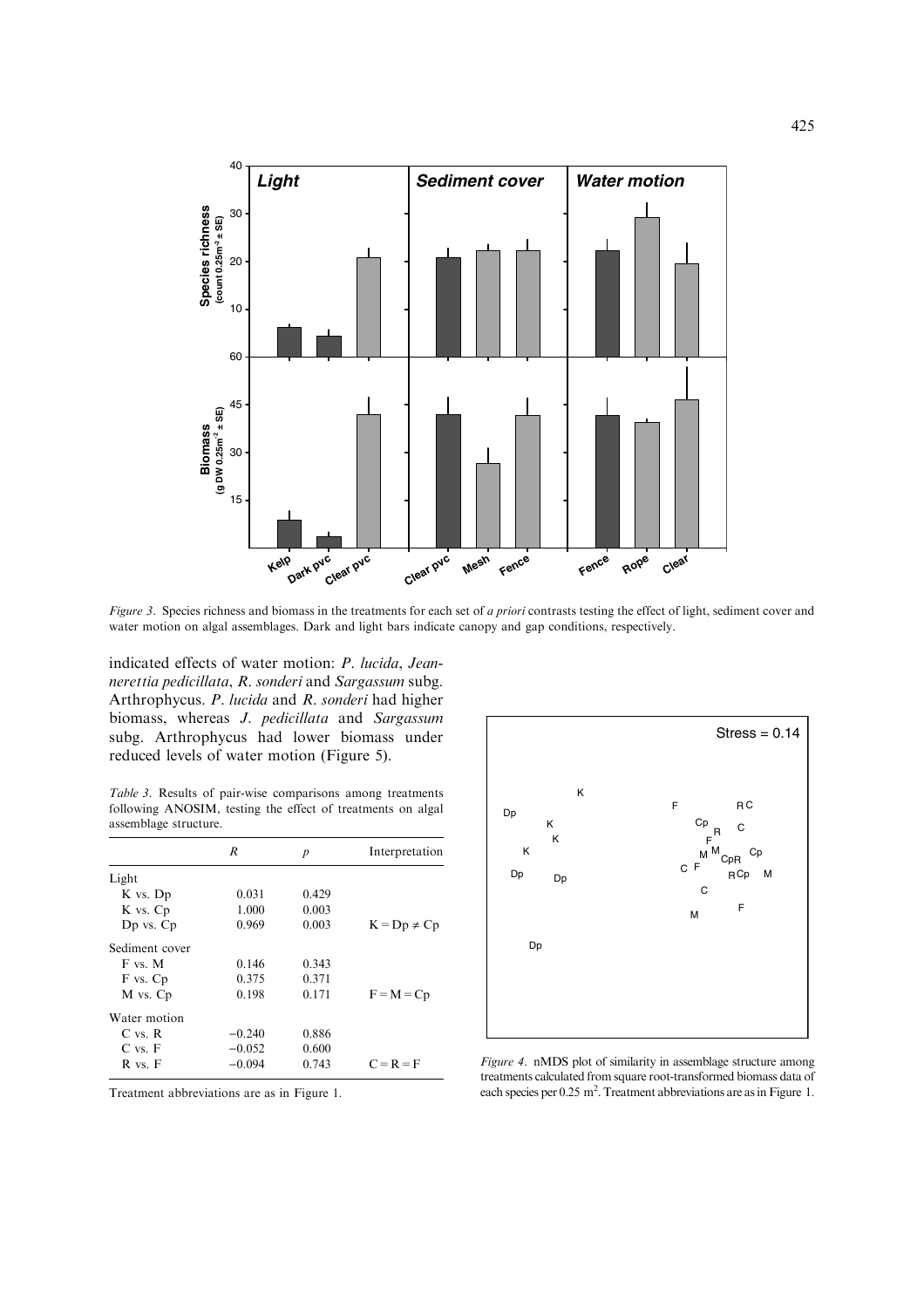

Figure 5. Biomass in the treatments for each set of a priori contrasts testing the effect of light, sediment cover and water motion on selected foliose algal species. Note the different scaling of axes. L: treatments testing the effect of light; S: treatments testing the effect of sediment cover; W: treatments testing the effect of water motion. Dark and light bars indicate canopy and gap conditions, respectively.

## **Discussion**

## Canopy effects on light and associated effects on foliose algae

There was a steep decline in understorey light levels as the density of E. radiata canopies increased. Macroalgal canopies are physical barriers to light and previous studies have also found that both floating surface canopies (Gerard 1984; Critchley et al. 1990) and subsurface canopies (Wood 1987; Kennelly 1989) are capable of reducing sub-canopy light to a few percent of above-canopy levels. Gerard (1984) found an exponentially declining relationship between canopy density and light penetration through the surface canopy of a Macrocystis pyrifera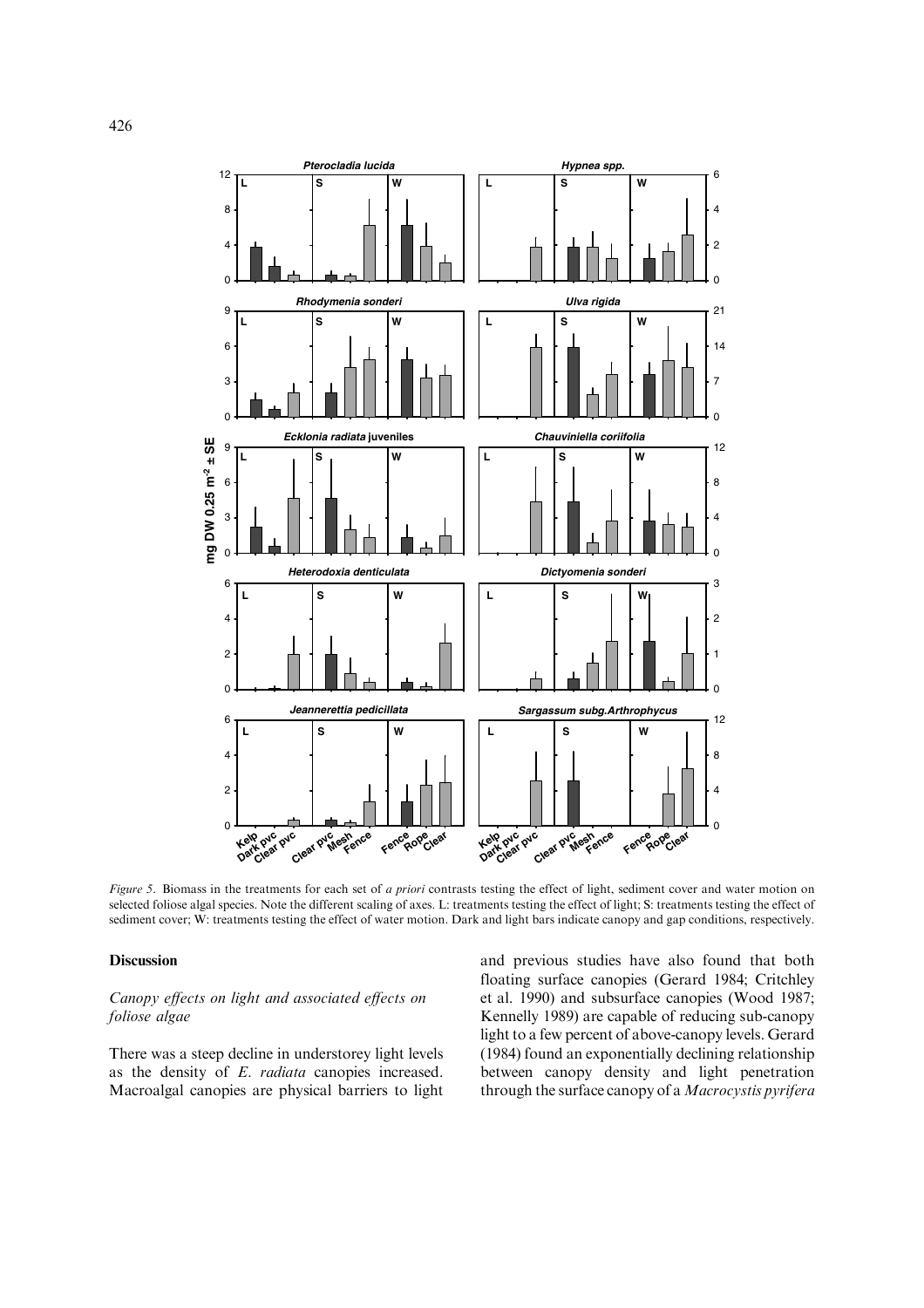forest. Our results for the prostrate canopy of E. radiata at Marmion are consistent with her findings and suggest that even a sparse canopy of  $1-2$ sporophytes  $0.25 \text{ m}^{-2}$  can reduce light penetration to levels that potentially affect algae in the understorey  $(<\sim 200 \mu E \text{ m}^{-2} \text{ s}^{-1}$ , Lüning 1981). We measured sub-canopy light on a relatively calm day and using a relatively long integration time. It is possible, therefore, that more sub-canopy light is available on days with higher water motion where more light flecks penetrate through the moving canopy (Gerard 1984). On these days, however, water motion is also likely to increase turbidity and thus reduce overall light penetration through the water (Dean 1985). Even if our results underestimate the sub-canopy light levels in the presence of more light flecks, there is no reason to believe that this will offset the density-dependent effect of E. radiata canopies on sub-canopy light levels.

Low light levels significantly reduced species richness and biomass of the assemblage of associated foliose algae. This was because the effect of low light levels was consistent across the majority of species. Macroalgae differ in their ability to utilize ambient light by the composition and abundance of their light-harvesting pigments (Lobban and Harrison 1994). If light levels are below a critical level where production is less than combined loss processes such as respiration, grazing and tattering, macroalgae cannot persist. This critical level is determined in part by physiological and anatomical differences among species (King and Schramm 1976; Markager and Sand-Jensen 1992) and in part by photo-acclimation within species (King and Schramm 1976; Henley and Ramus 1989). The lower species richness and biomass in the low light treatments suggest that light levels beneath the kelp canopy are lower than or close to the compensation points of most species in the foliose assemblage. Only P. lucida had a higher biomass in low compared to high light conditions. However, it cannot be inferred from this study whether this positive response is a physiological effect of low light per se or an effect of competitive release.

The responses of individual species to the light treatments indicated that there are three core members of the foliose algal assemblage associated with kelp beds at Marmion: P. lucida, R. sonderi and E. radiata juveniles. When light levels are low, such as beneath the canopy, the assemblage consists

almost entirely of these three species. In the gaps in the canopy, where photon flux is relatively high, other foliose species are added to the assemblage (Kendrick et al. 1999, 2004). The presence of  $P$ . lucida, R. sonderi and E. radiata juveniles regardless of irradiance levels suggest that they have wider photo-acclimative ranges than other macroalgae in the assemblage (see also Toohey et al. 2004).

# Canopy effects on sediment cover and associated effects on foliose algae

The sediment cover was reduced under high E. radiata canopy densities. This effect is likely linked to the low abundance of foliose vegetation that trap sediment, and the sweeping by kelp fronds (Kennelly 1989) which increases the mobility of sediments. Once re-suspended, the sediment particles may 'bounce' off the canopy (Eckman et al. 1989) and become deposited in areas with sparse or no canopy (Kennelly 1989) where they are trapped and retained in the turf and among the foliose algae (Stewart 1983; Kendrick 1991; Airoldi et al. 1995).

Several studies have demonstrated that sediment can affect macroalgal communities (Daly and Mathieson 1977; Kendrick 1991; Airoldi and Cinelli 1997; Connell 2003). However, in this experiment at Marmion, E. *radiata* canopies did not modify sediment cover sufficiently to have separate assemblage-wide effects on the associated foliose algae. Our tests for effects of sediment cover were conducted under high light conditions and it cannot be ruled out that sediments will have stronger effects under low light conditions (Irving and Connell 2002). In relation to effects of canopies however, only the scenario tested in this study is realistic as canopies reduce both light and sediment cover. Although there were no effects at the level of the assemblage, the biomass of individual species responded both positively (e.g. D. sonderi and R. sonderi) and negatively (e.g. E. radiata juveniles and Sargassum subg. Arthrophycus) to the manipulations of sediment cover. These species-specific differences may reflect morphological and physiological adaptations causing differences in the sensitivity to particulate abrasion and burial (Daly and Mathieson 1977; D'Antonio 1986). In particular, the apparent positive effects of sediments on *D. sonderi* and *R. sonderi* correspond to similar effects reported for other red algae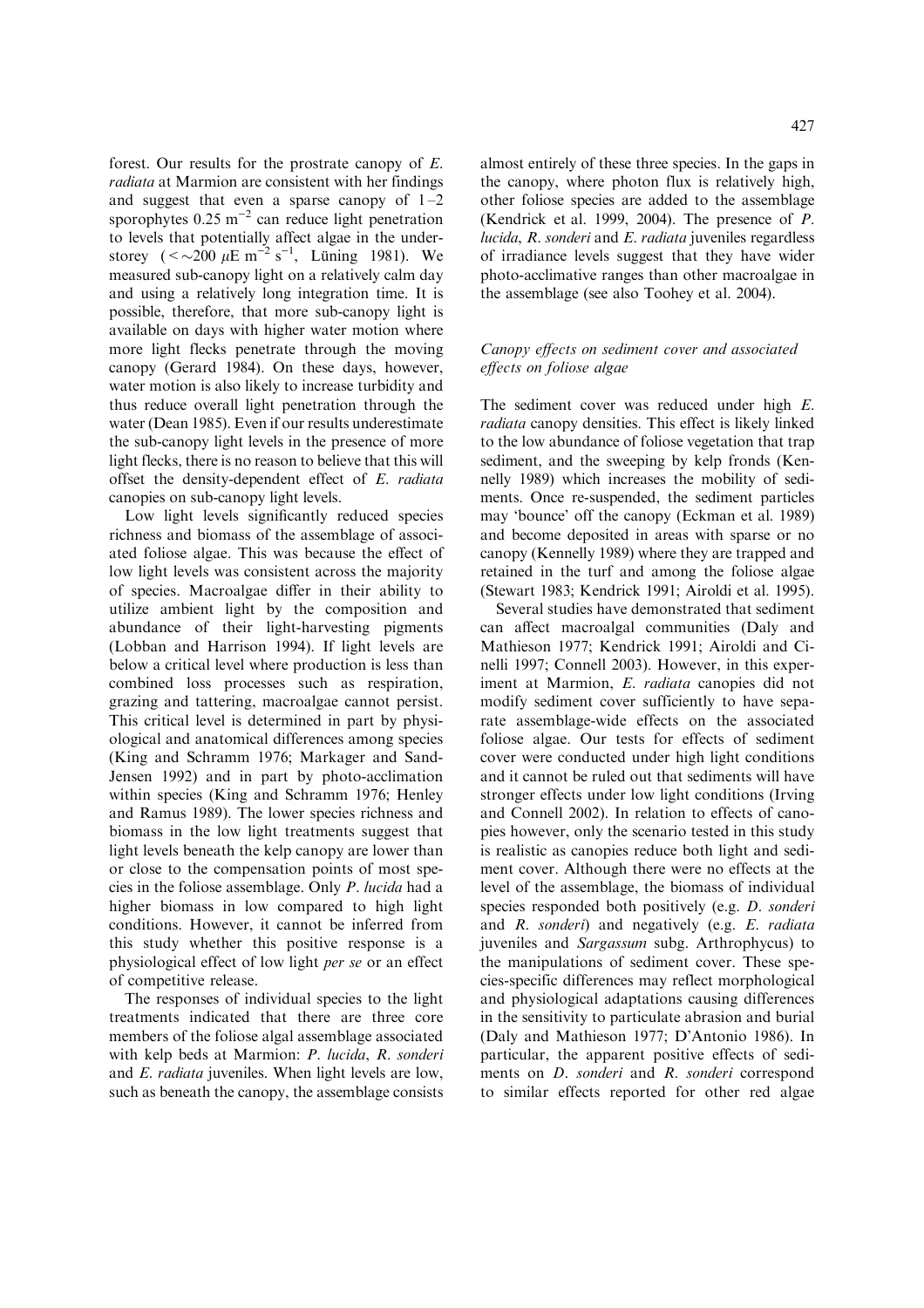(reviewed by Airoldi 2003). Again, however, it cannot be inferred from this study whether this is an effect of competitive release from more sediment-sensitive species or a positive physiological response by the species themselves. Recruitment and colonization stages appear to be particularly sensitive to variations in the depositional environment (Kendrick 1991; Airoldi and Cinelli 1997; Isaeus et al. 2004). This is probably because sediments interfere with propagule attachment and survival (Devinny and Volse 1978; Berger et al. 2003; Isaeus et al. 2004).

# Canopy effects on water motion and associated effects on foliose algae

We were unable to demonstrate an effect of E. radiata canopy on water motion. One would expect a negative effect of canopies on water motion because of the obstruction by vertical canopy structures. This has been demonstrated for stipitate (Eckman et al. 1989) and surface kelp canopies (Jackson and Winant 1983) as well as for seagrasses (Ackerman and Okubo 1993; Worcester 1995).

We found no assemblage-wide effects of water motion on foliose algae but as for sediment cover, responses of individual species to reduction in flow indicated both positive (e.g. R. sonderi) and negative (e.g. Sargassum subg. Arthrophycus) effects.

Water motion is correlated to almost every possible physical factor or process in water (see review by Hurd 2000). It is therefore particularly likely that water motion will interact with the effects of other environmental factors, including light and sediment cover. This study did not test for such interactions. However, as a consequence of mechanical drag, water motion may also have direct effects separate of all other factors (Denny 1995). Hence, species-specific differences in responses to our treatments manipulating water motion could be due to differences in biomechanical properties which affect the susceptibility to dislodgment and tattering (Dudgeon and Johnson 1992; Shaugnessy et al. 1996).

#### Assemblages vs. species

The apparent effect of macroalgal canopies on associated foliose algae is a combination of positive and negative effects of individual factors on individual species in the assemblage. When assemblages are characterized by univariate measures such as total biomass or species richness, these speciesspecific effects combine to produce effects at the assemblage level only if they are consistent across the dominant species, such as it was the case for the effect of light. If responses of individual species are weak or have opposite directions they will sum up to have no effects at the assemblage level, as it was the case with sediment cover and water motion. Differences in responses of individual species to changes in the physical environment (see also Kennelly 1987; Kennelly and Underwood 1993) highlight a significant problem of only assessing univariate summary statistics (e.g. total biomass, cover or species richness) for subtidal algal assemblages. For example, despite substantial changes in the identity of species, Santelices and Ojeda (1984) found no changes to species richness of foliose algae in the understorey, following removal of a Macrosystis *pyrifera* canopy in Chile. In particular, the opposite responses of morphologically similar species (e.g.  $P$ . *lucida* and  $R$ . *sonderi* in this study) emphasize the difficulties of extrapolating between organizational levels without loss of important ecological information (Phillips et al. 1997). Because there are significant physiological (Dudgeon et al. 1995) and biomechanical (Shaugnessy et al. 1996) differences between species with similar morphologies, caution must be taken if lumping species into coarse form-functional groups, particularly when groups are based on assumptions of similarity in function solely from superficial characters.

#### **Conclusions**

Canopies of E. radiata have a density-dependent effect on light and sediment cover. Of the physical factors modified by the kelp canopy, only light was found to have a separate assemblage-wide effect on foliose algae, reducing total biomass and species richness. Canopy-modification of sediment cover and water motion had no assemblage-wide effects but individual species responded both positively and negatively. Our study emphasizes that although canopies modify several environmental conditions which may co-vary, each of the individual factors may have separate effects on foliose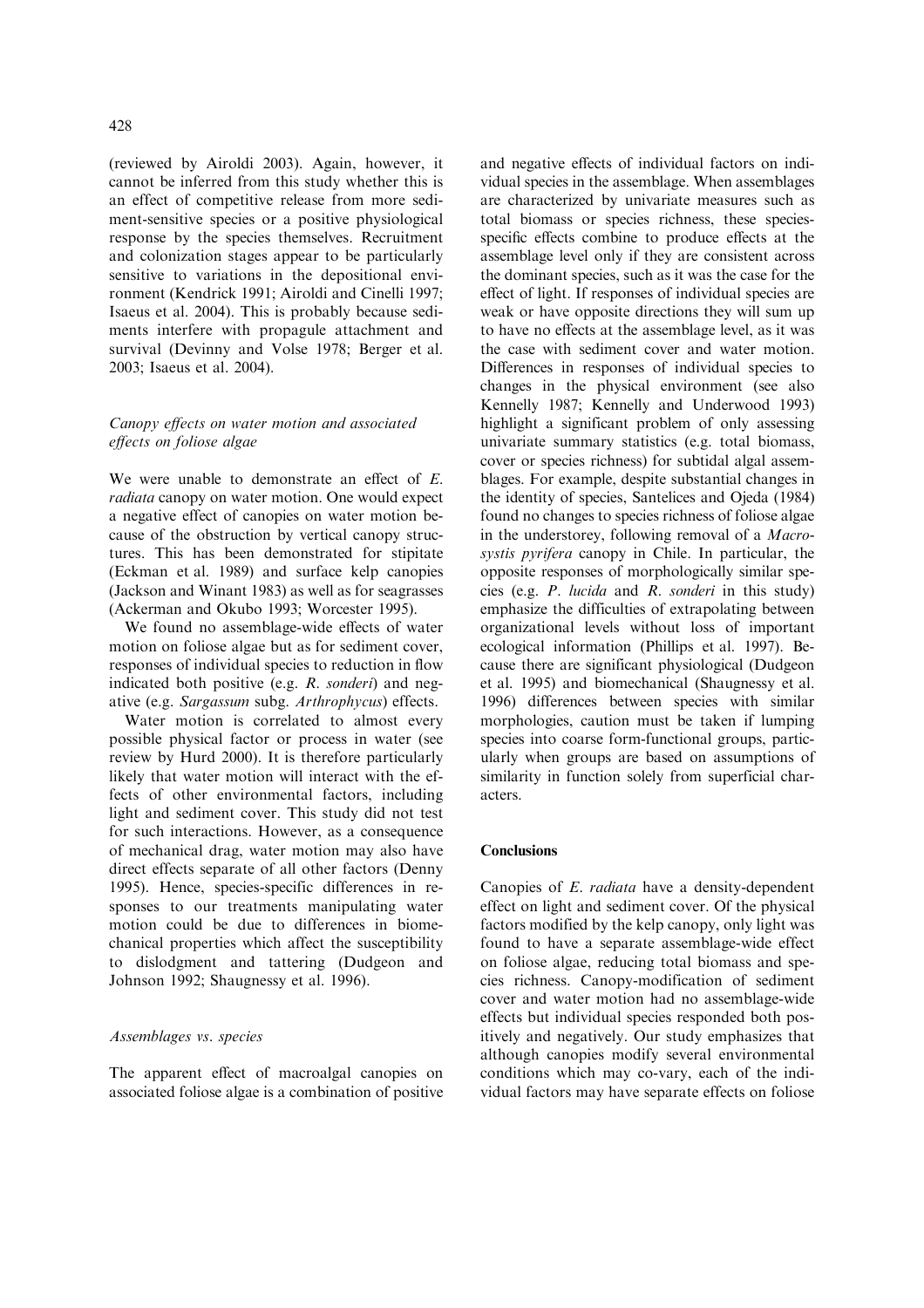algae. Field experiments that partition components of effects of subtidal canopies on their surroundings are still needed in order to understand how these structurally important organisms influence community structure. In particular, experiments that explicitly include water motion in a manipulative context are currently lacking. Moreover, our study highlights that even relatively similar species may be oppositely affected by these canopy-modified environments and that only assessing effects on higher organizational levels therefore may be associated with significant loss of ecological information.

#### Acknowledgements

The Danish Natural Science Research Council and The Danish Research Academy provided financial support through grants to TW. TW also received financial support from Knud Hoejgaards Fond and Julie von Müllens Fond. We would like to thank the Department of Conservation and Land Management (CALM) Marine Conservation Branch, Perth, for permits to work at Marmion. We also would like to thank, M.A. Vanderklift, J.V. Riis, M.S. Thomsen and S. Kildesgaard for assistance in the field. M.A. Vanderklift and M.S. Thomsen are further acknowledged for valuable comments on early stages of this work and manuscript.

## **References**

- Ackerman J.D. and Okubo A. 1993. Reduced mixing in a marine macrophyte canopy. Funct. Ecol. 7: 305 –309.
- Airoldi L. 2003. The effects of sedimentation on rocky coast assemblages. Oceanogr. Mar. Biol. 41: 161 –236.
- Airoldi L. and Cinelli F. 1997. Effects of sedimentation on subtidal macroalgal assemblages – an experimental study from a Mediterranean rocky shore. J. Exp. Mar. Biol. Ecol. 215: 269 –288.
- Airoldi L., Rindi F. and Cinelli F. 1995. Structure, seasonal dynamics and reproductive phenology of a filamentous turf assemblage on a sediment influenced, rocky subtidal shore. Bot. Mar. 38: 227 –237.
- Benedetti-Cecchi L., Pannacciulli F., Bulleri F., Moschella P.S., Airoldi L., Relini G. and Cinelli F. 2001. Predicting the consequences of anthropogenic disturbance: large-scale effects of loss of canopy algae on rocky shores. Mar. Ecol. Prog. Ser. 214: 137 –150.
- Berger R., Henriksson E., Kautsky L. and Malm T. 2003. Effects of filamentous algae and deposited matter on the survival of Fucus vesiculosus L. germlings in the Baltic Sea. Aquat. Ecol. 37: 1 –11.
- Bertness M.D., Leonard G.H., Levine J.M., Schmidt P.R. and Ingraham A.O. 1999. Testing the relative contribution of positive and negative interactions in rocky intertidal communities. Ecology 80: 2711 –2726.
- Connell S.D. 2003. The monopolization of understorey habitat by subtidal encrusting coralline algae: a test of the combined effects of canopy-mediated light and sedimentation. Mar. Biol. 142: 1065 –1071.
- Critchley A.T., De Visscher P.R.M. and Nienhuis P.H. 1990. Canopy characteristics of the brown alga Sargassum muticum (Fucales, Phaeophyta) in Lake Grevelingen, southwest Netherlands. Hydrobiologia 204/205: 211 –217.
- Daly M.A. and Mathieson A.C. 1977. The effects of sand movement on intertidal seaweeds and selected invertebrates at Bound Rock, New Hampshire, USA. Mar. Biol. 43:  $45 - 55$
- D'Antonio C.M. 1986. The role of sand in the domination of hard substrata by the intertidal alga Rhodomela larix. Mar. Ecol. Prog. Ser. 27: 263 –275.
- Dayton P.K. 1985. Ecology of kelp communities. Ann. Rev. Ecol. Syst. 16: 215 –245.
- Dean T.A. 1985. The temporal and spatial distribution of underwater quantum irradiation in a southern California, USA, kelp forest. Estuar. Coast. Shelf Sci. 21: 835 –844.
- Denny M. 1995. Predicting physical disturbance mechanistic approaches to the study of survivorship on wave-swept shores. Ecol. Monogr. 65: 371 –418.
- Devinny J.S. and Volse L.A. 1978. Effects of sediments on the development of Macrocystis pyrifera gametophytes. Mar. Biol. 48: 343 –348.
- Dudgeon S.R. and Johnson S.A. 1992. Thick vs. thin thallus morphology and tissue mechanics influence differential drag and dislodgment of two co-dominant seaweeds. J. Exp. Mar. Biol. Ecol. 165: 23 –43.
- Dudgeon S.R., Kubler J.E., Vadas R.L. and Davison I.R. 1995. Physiological responses to environmental variation in intertidal red algae – does thallus morphology matter. Mar. Ecol. Prog. Ser. 117: 193 –206.
- Eckman J.E., Duggins D.O. and Sewell A.T. 1989. Ecology of understory kelp environments I. Effects of kelps on flow and particle transport near the bottom. J. Exp. Mar. Biol. Ecol. 129: 173 –188.
- Edwards M.S. 1998. Effects of long-term kelp canopy exclusion on the abundance of the annual alga Desmarestia ligulata (Lightf). J. Exp. Mar. Biol. Ecol. 228: 309 –326.
- Eriksson B.K., Johansson G. and Snoeijs P. 2002. Long-term changes in the macroalgal vegetation of the inner Gullmar Fjord, Swedish Skagerrak coast. J. Phycol. 38: 284 –296.
- Fabricius K.E. and Wolanski E. 2000. Rapid smothering of coral reef organisms by muddy marine snow. Estuar. Coast. Shelf Sci. 50: 115 –120.
- Gerard V.A. 1984. The light environment in a giant kelp forest: influence of Macrocystis pyrifera on spatial and temporal variability. Mar. Biol. 84: 189 –195.
- Henley W.J. and Ramus J. 1989. Optimization of pigment content and the limits of photoacclimation for Ulva rodundata (Chlorophyta). Mar. Biol. 103: 267 –274.